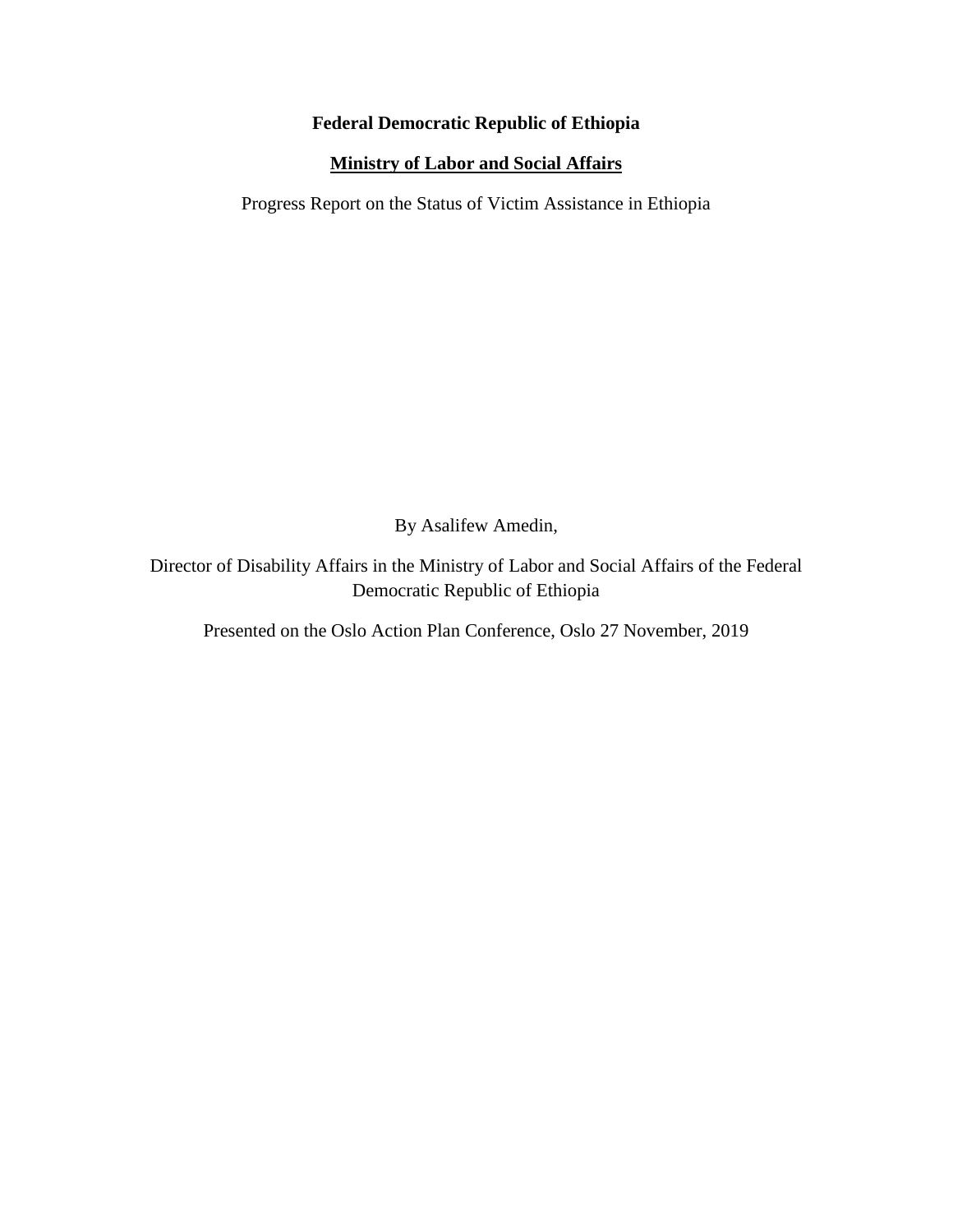*Dear Mr. President,* 

*Distinguish Delegates,*

*Ladies and gentlemen,* 

*First of all let me convey my profound congratulation and thanks for the Norwegian government and for Implementation Support Unit (ISU) for their excellent preparation of the Oslo conference and the opportunity given to me to speak on behalf of my government on the issue of Victim Assistance.*

The government of the Federal Democratic Republic of Ethiopia is undertaking various favorable conditions by developing action oriented policies and programs to enable persons with disabilities in general and land mine survivors in particular to be active participants in all spheres of life and the development agenda of the country. Thus, my brief presentation highlights recent developments concerning institutional coordination, health care services, education to Persons with Disabilities (PWDs), employment to PWDs, national data collection and access to rehabilitation as well basic services.

To begin with institutional coordination as a prerequisite to effective policy implementation, inter Ministerial and inter- sectorial coordinating mechanisms were established consisting of GOV't, DPOs and Civil society organizations. Aside from the intervention by government institutions and development partners, there are one Federation of Ethiopian National Association of Persons with Disability (FENAPD) which has eight National PWDs association under it. There are also eleven regional associations of persons with disabilities plus one survivor organization is exists in the country. These organizations are working in the areas of socioeconomic development and in the right issue of disabilities, and also serving as a voice for their right and dignity as well exercise their potentials. The Government of Ethiopia allocated 7 million Ethiopian Birr in 2019 to enhance the capacity of the Federation and 8 National Associations that are members to the federation. Additionally the Ministry of Labor and Social Affairs (MoLSA) is providing continous technical support to Disabled Peoples' Organizations and survivor organization. There are also Veteran Associations whose members are directly victims of landmines. They are organized at a regional level particularly in the regions highly affected during the times of last protracted civil wars. The Tigrai Disabled Veteran Association (TDVA) is the biggest one supporting members by providing Health care, awareness raising training, physical rehabilitation services ,including Prosthesis & Orthothesis appliances, mobility devices as well vocational training and employment. There are also other organizations such as Survivor Recovery and Rehabilitation Organization (SRaRO) that is pioneering Victim Assistance programs basically conducting peer supports in trauma recovery activities and advocacy. A National Plan of Action (NPA) on Human Right has been issued by the Ethiopian Council of Ministers and endorsed by the House of people's representative's in order to promote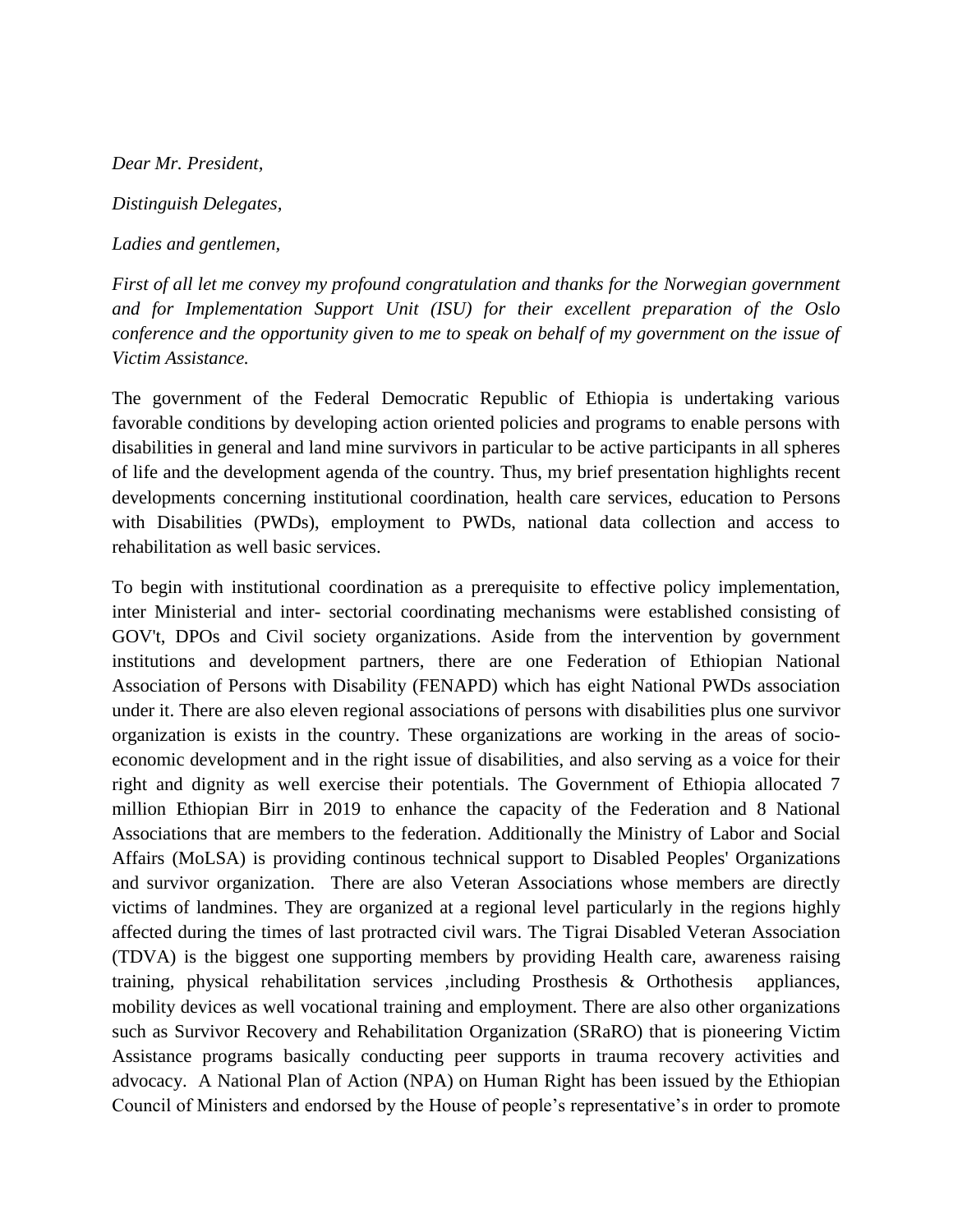the full realization of all human rights in the country. The NPA on human rights has devoted to outline a separate chapter/thematic area regarding the rights of vulnerable segments of the population including persons with disabilities.

A National Steering Committee composed of high government officials Chaired by the Federal General Attorney has been established, to which the Ministry of Labor and Social Affairs (MoLSA) serving as the secretary for the committee to promote the right of PWDs including landmine survivors.

Because of the Ethiopian government unreserved effort to improve the lives of PWDs and survivors, new Disability Directorate which is explicitly working on disability issues has been opened in April 2019 under the Ministry of Labor and Social Affairs. The directorate has been given the mandate of coordinating and leading all issues of disability that includes the assistance of landmines survivors. We believe that this move could be considered as the main achievement as far as the government commitment is concerned.

Concerning health care services for PWDs with the involvement and active participation of the community and Health Extension Program Workers (HEPW), the government has given particular focus for the improvement of quality health services for PWD and a general increase and improvement in medical care and rehabilitation services was reported. Access to health care increased after government hospitals and health centers were made physically accessible, which allowed many survivors and persons with disabilities to access reproductive health and other health services. In 2019, more than 778 Persons with disabilities out of which 178 of them are landmines survivors provided with free medical treatment. The government of Ethiopia has developed the Bachelor & Master of Science curriculums to train prosthesis and orthotics professionals to improve rehabilitation services.

The government of Ethiopia has prepared and endorsed directive number 41/2015 and gave opportunity for Persons with disabilities to import tax free personal vehicles. So far, above 1500 PWDs (many of them are landmines survivors) have got a tax free imported car support services from MOLSA to resolve their mobility challenges.

Because of the nature of rehabilitation centers the government officially transferred prosthetic and orthotics centers to the ministry of health from MoLSA for the efficacy of the service delivery for PWDs. MoLSA remains working on social rehabilitation in the rehabilitation centers of the country.

## Mr. President,

In the case of access to basic services there are huge urban and rural Productive Safety Net Programs in Ethiopia. Generally more than 8 million beneficiaries are earning cash or kind support on monthly bases, among which those who are very poor, labor constrained households and hard-to-reach persons with severe disabilities and landmine survivors those with mobility